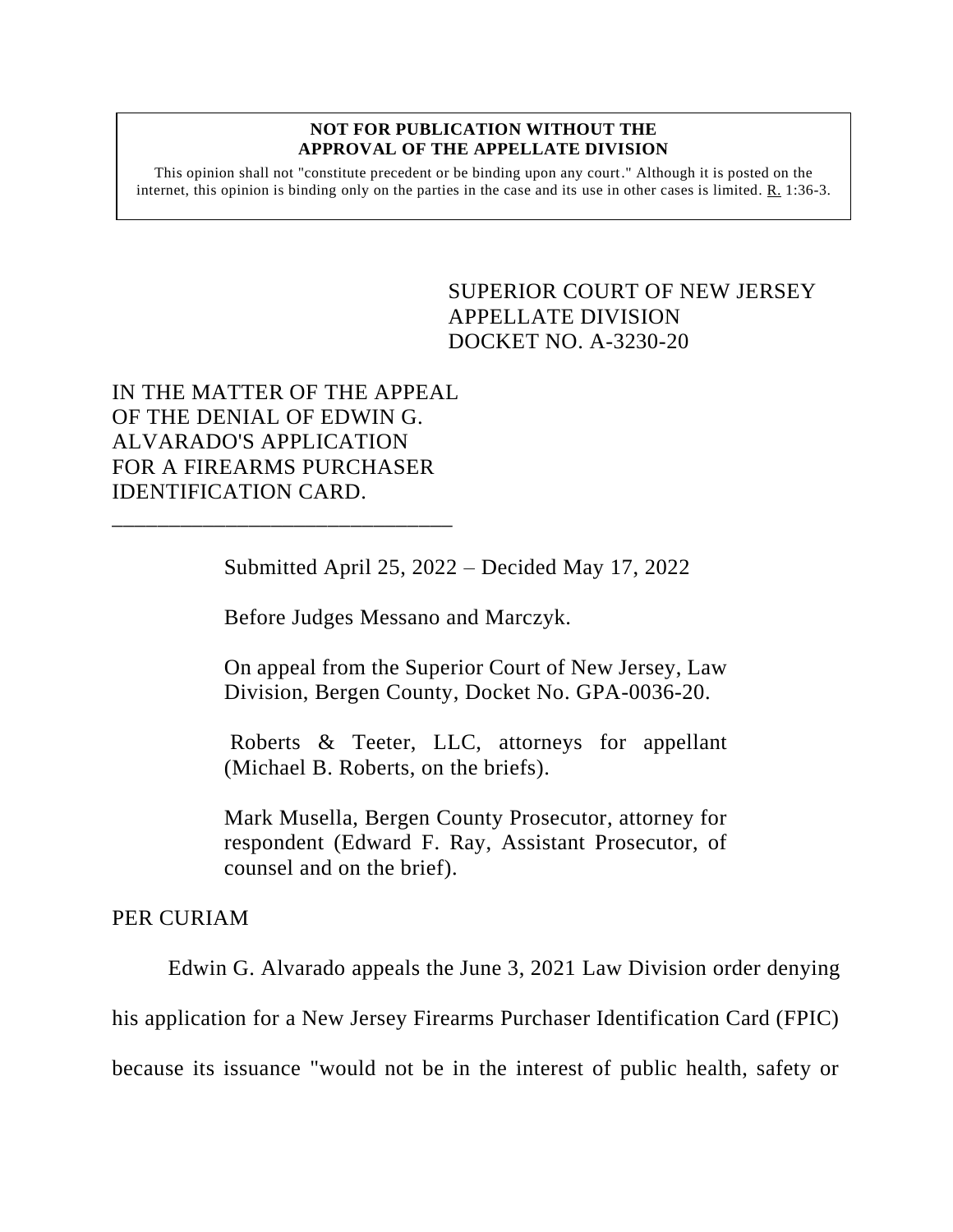welfare." N.J.S.A. 2C:58-3(c)(5). Alvarado was issued an FPIC in 1990, however, in March 2020, he applied through the New Jersey State Police Firearms Application and Registration System (FARS) for a duplicate card reflecting a change of address to his current residence in Glen Rock. See N.J.A.C. 13:54-1.11(a) (requiring persons to apply for a duplicate FPIC when the original card is "lost, stolen, or . . . a change of residence" occurs).

The Glen Rock Police Department (GRPD) initiated an investigation as required under the regulations for any application for an FPIC or duplicate. See In re Application of Boyadjian, 362 N.J. Super. 463, 466 (App. Div. 2003) (explaining regulations require "full compliance review investigation" when a duplicate FPIC is sought after a change in residence). On October 6, 2020, Glen Rock Police Chief Dean Ackermann denied the application, citing Alvarado's "history of firearms violations, domestic violence, and . . . failure to account for the whereabouts of previously[-]owned firearms."

Alvarado appealed to the Law Division. See N.J.S.A. 2C:58-3(d). At the hearing, the judge heard the testimony of GRPD Detective Lucas Doney,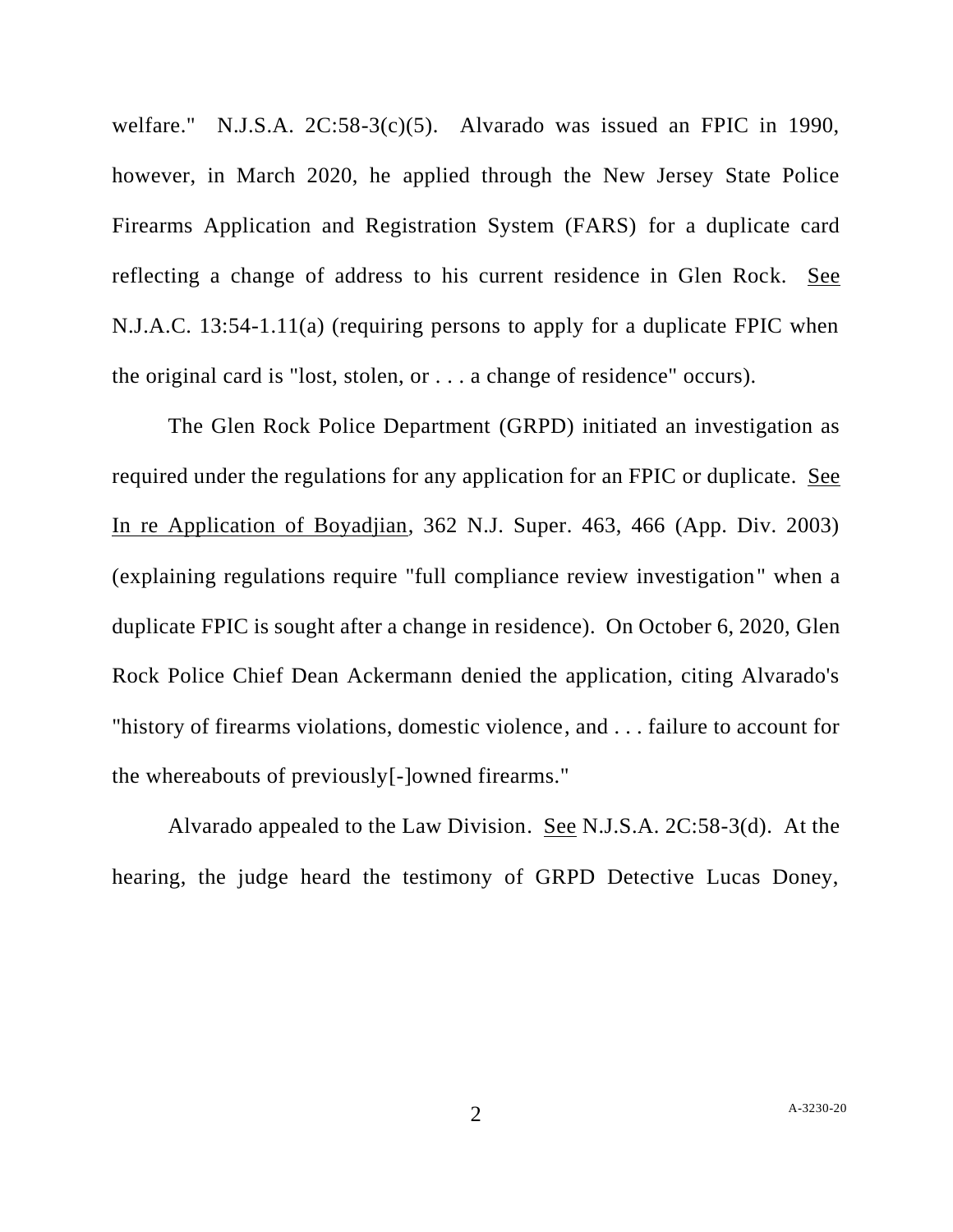Alvarado, his son Edwin Alvarado, Jr. (Junior), and Alvarado's colleague Mark Trewhella.<sup>1</sup> We briefly summarize the testimony.

Alvarado was originally issued an FPIC in 1990 but abandoned it and his weapons in 1994 when he moved out of his marital home. In 1990, Alvarado was involved in a car accident in the parking lot of his brother-in-law's apartment complex in Parsippany after he and his brother-in-law had an argument. Police responded and seized a shotgun, knives, and ammunition from Alvarado's vehicle.

Although Alvarado testified the shotgun was not loaded, the police report indicated it was. It also indicated Alvarado had been drinking. Alvarado refused to comply with an order to get out of the vehicle, and police charged him with resisting arrest and unlawful possession of the shotgun because he did not have his FPIC with him. These criminal charges were dismissed after Alvarado successfully completed the Pretrial Intervention Program (PTI). Alvarado surrendered his shotgun as a condition of PTI, and the weapon was destroyed in 2002.

<sup>&</sup>lt;sup>1</sup> To avoid confusion, because appellant and his son share the same name, we refer to his son as Junior. We intend no disrespect by this informality.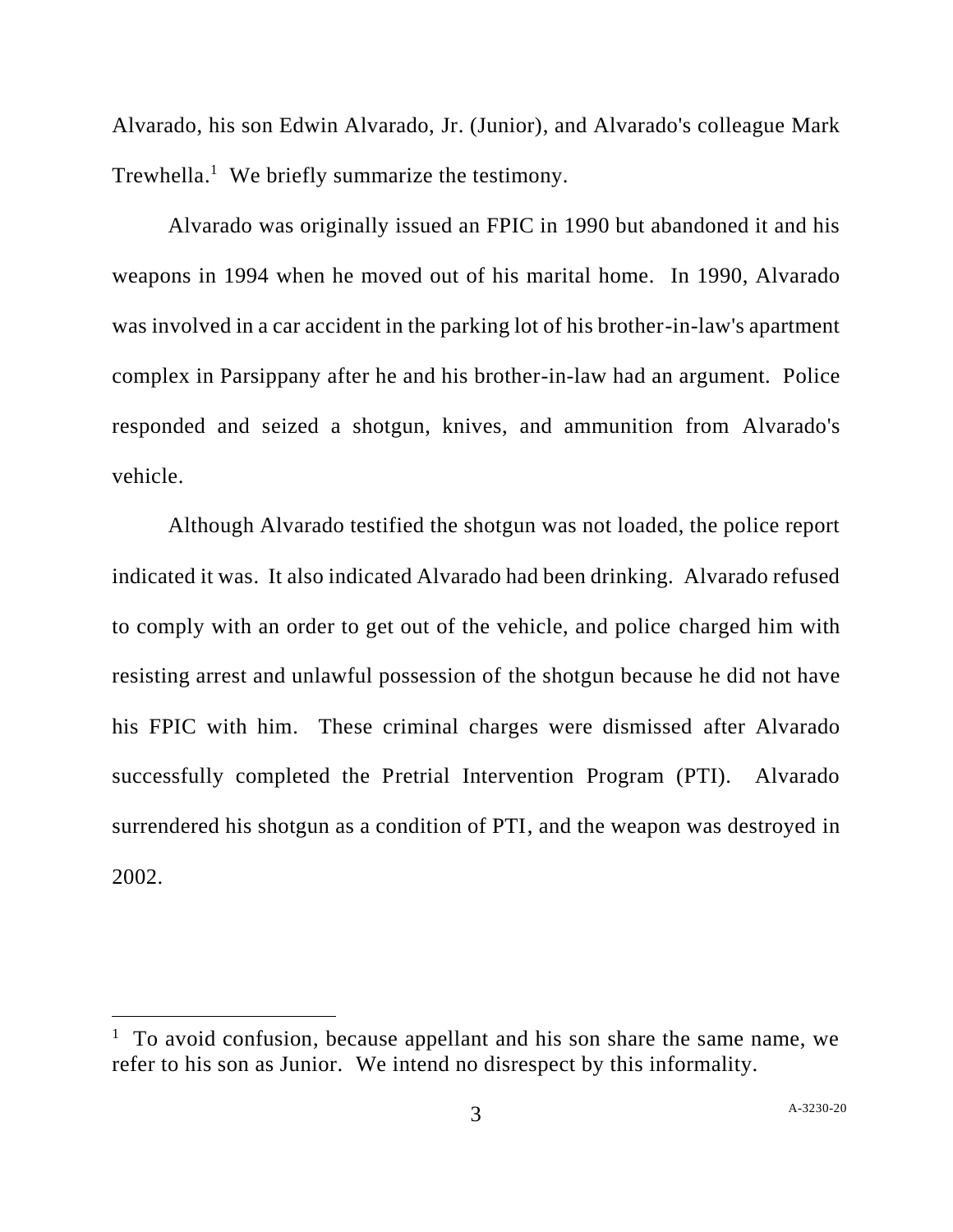Alvarado left his martial home in 1994, the same year a Family Part judge in Morris County granted Alvarado's now ex-wife a temporary restraining order (TRO). Alvarado said he left his personal property, including his firearms, behind in the marital residence. The TRO directed police to seize "any and all" firearms from Alvarado.

Alvarado said he never received notice of the TRO and did not know whether police ever seized his firearms. During his investigation, Det. Doney was unable to verify whether police seized or destroyed Alvarado's firearms, or whether they remained in Alvarado's possession. Alvarado originally said he discovered the existence of the TRO in 2018 or 2019 when he travelled internationally. He later admitted, however, that he became aware of the TRO in 2004, when he was denied an FPIC by another municipality, Paterson, where he lived at the time. The TRO never became a Final Restraining Order, and the Family Part vacated the TRO in 2020.

Lastly, Alvarado acknowledged receiving several citations for violating the Fish and Game statutes, N.J.S.A. 23:4-1 to -64, in November 1995 while using his friend's rifle. Alvarado admitted he was hunting out of season, possessed a loaded firearm within 450 feet of a residence, and possessed a prohibited weapon.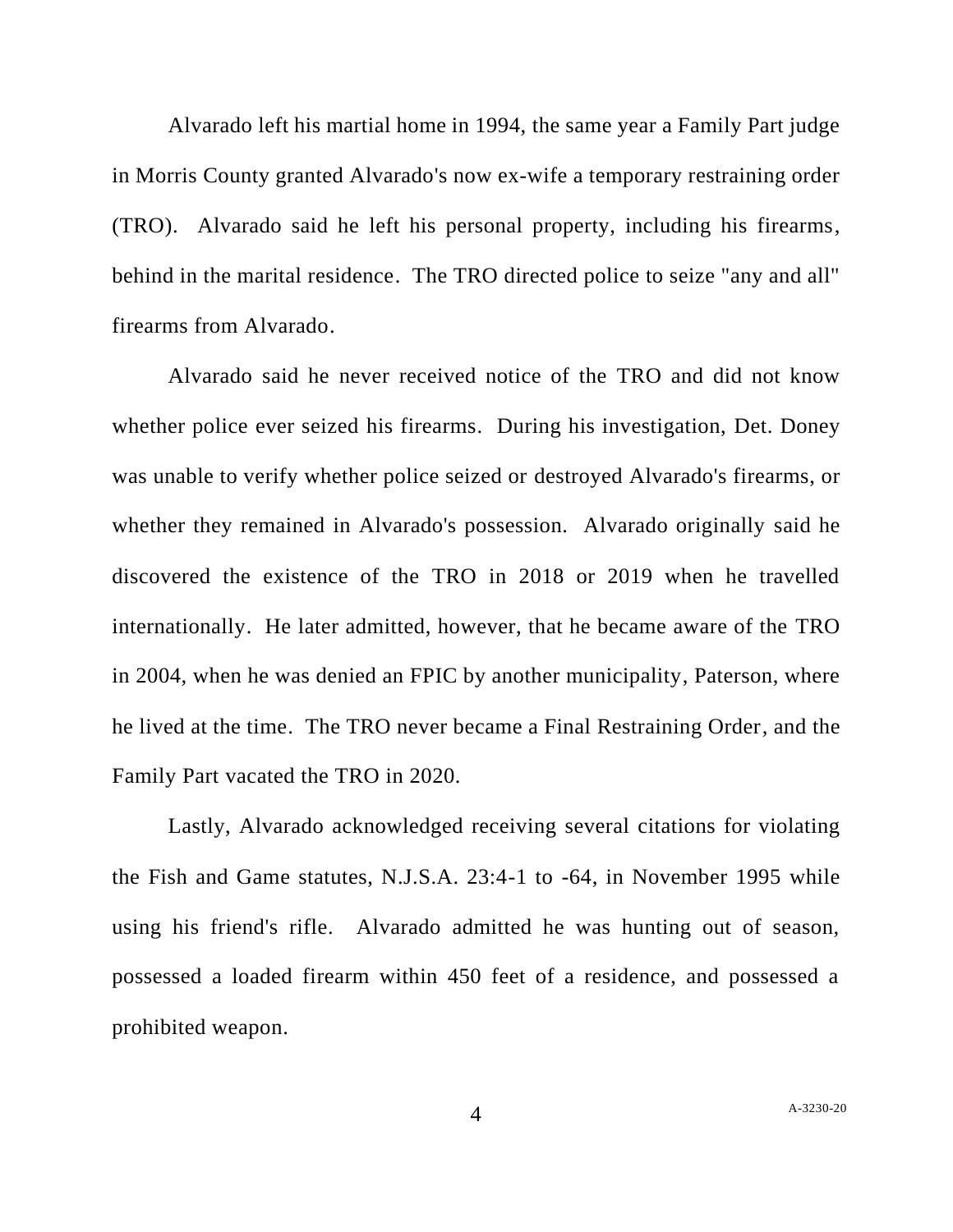Junior lived with his father and hunted with him annually. Alvarado used his son's firearms, and Junior never knew him to handle them inappropriately. Junior said his father did not abuse alcohol or drugs. Trewhella was Alvarado's friend and colleague for ten years and said Alvardo was of "great character" and "[v]ery responsible."

Det. Doney summarized the results of his investigation. He recommended Chief Ackermann deny Alvarado's application based on the above incidents. Further, because he could not verify if police seized Alvarado's weapons in 1994 as part of the TRO proceedings, Det. Doney was concerned Alvarado may have simply abandoned them in 1994 or 1995.

The judge rendered an oral decision following the testimony. He concluded Alvarado abandoned his FPIC and weapons in 1994, and, therefore, the application was seeking a new FPIC. The judge found Det. Doney's testimony was the "most direct and most credible." He recognized Junior and Trewhella testified favorably to Alvarado's character, but the judge noted Junior was biased in his father's favor.

The judge did not find Alvarado credible because his testimony was "contradictory and inconsistent in and of itself." Due to Alvarado's "disregard of the law, irresponsible and unsafe handling of firearms" and "lack of

5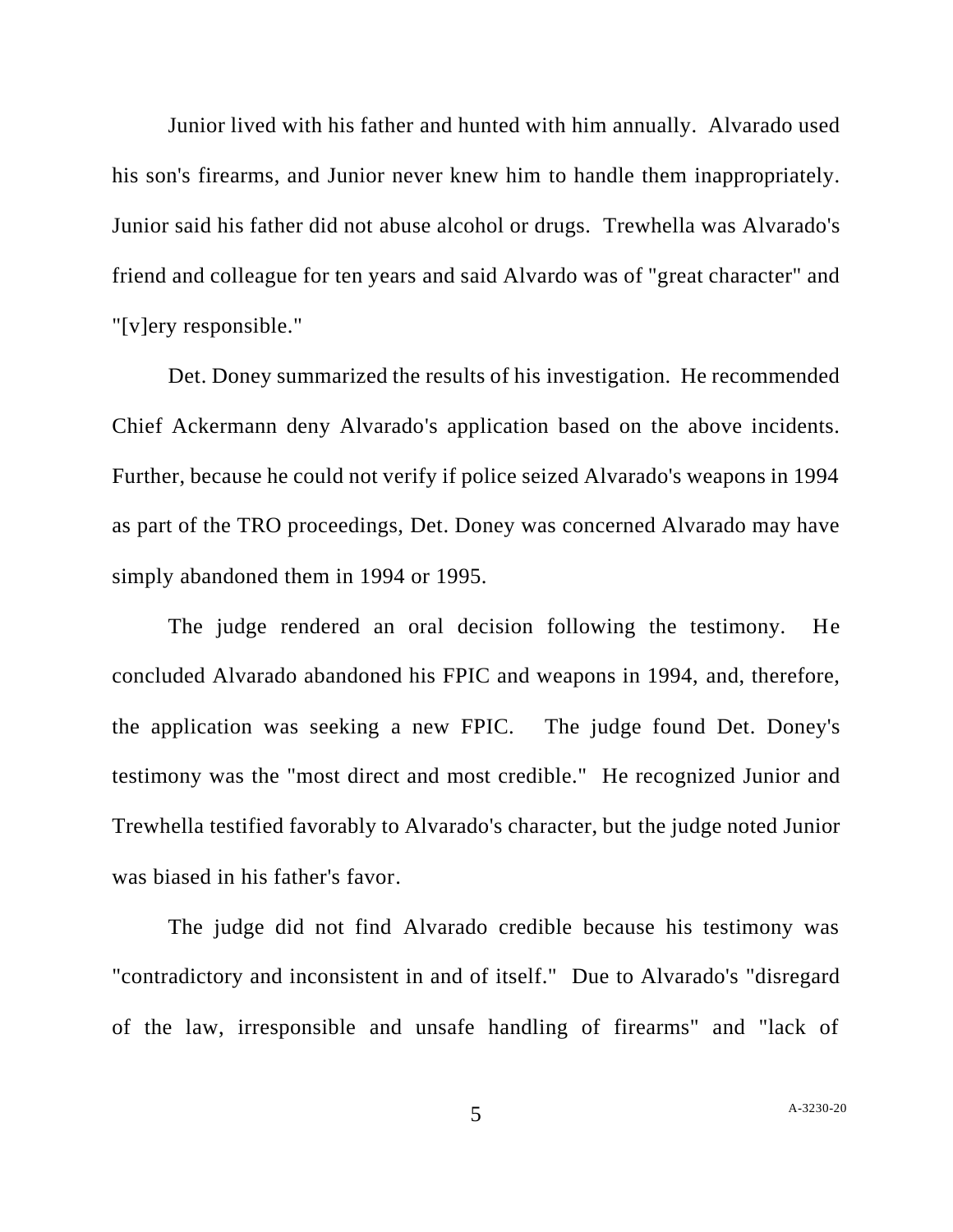truthfulness and candor and dishonesty before [the court]," the judge entered an order stating "issuance [of an FPIC] would not be in the interest of the public health, safety or welfare, [pursuant to] N.J.S.A. 2C:58-3(c)(5)." He further ordered Alvarado to "immediately surrender all firearms in his custody, control, and possession to the [GRPD]."

Before us, Alvarado argues in a single point that the judge's decision was against the weight of the evidence since Alvarado has not been arrested in twenty-six years and has no criminal convictions. We reject the argument and affirm.

The guideposts for our review are well known. "Because 'a judicial declaration that a defendant poses a threat to the public health, safety or welfare involves, by necessity, a fact-sensitive analysis,' 'an appellate court should accept a trial court's findings of fact that are supported by substantial credible evidence.'" In re Forfeiture of Pers. Weapons & Firearms Identification Card belonging to F.M., 225 N.J. 487, 505 (2016) (first quoting State v. Cordoma, 372 N.J. Super. 524, 535 (App. Div. 2004); and then quoting In re Return of Weapons to J.W.D., 149 N.J. 108, 116–17 (1997)). "Deference to a trial court's fact-findings is especially appropriate when the evidence is largely testimonial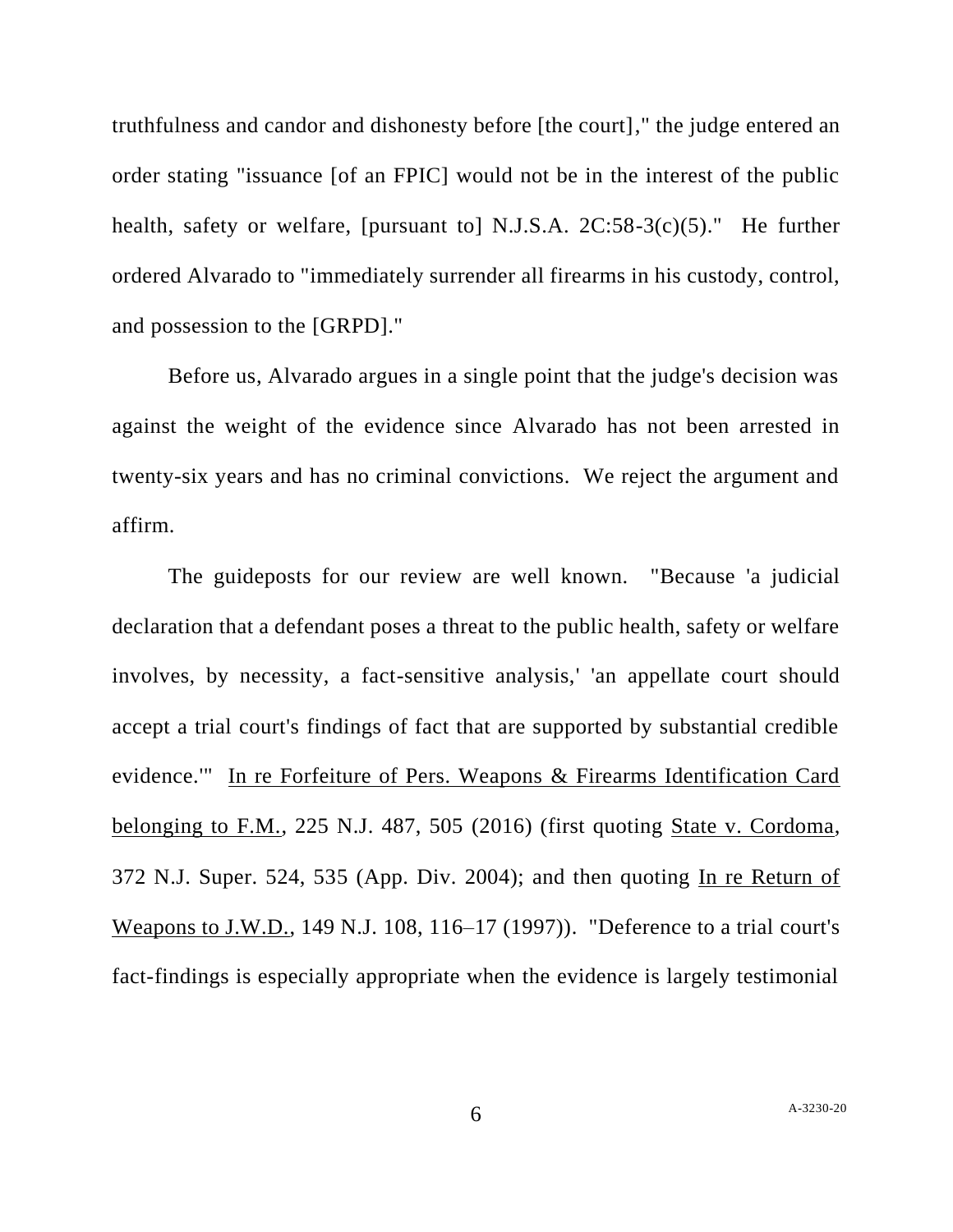and involves questions of credibility." In re Z.L., 440 N.J. Super. 351, 355 (App. Div. 2015) (quoting J.W.D., 149 N.J. at 117).

An appeal from the denial of an FPIC is a "de novo" hearing in the Law Division at which "the judge must independently determine whether the applicant is entitled to a handgun permit." Id. at 357 (citing In re Osworth, 365 N.J. Super 72, 77 (App. Div. 2003)). "[T]he police chief has the burden of proving an applicant is not qualified to receive [an FPIC]." Ibid. (citing Osworth, 365 N.J. Super. at 77).

Our statute "recognizes that the right to possess firearms is presumed, except for certain good cause." Id. at 355 (citing N.J.S.A. 2C:58-3(c)). The statute lists a series of disqualifying circumstances, and specifically provides that no FPIC "shall be issued . . . [t]o any person where the issuance would not be in the interest of the public health, safety or welfare." N.J.S.A. 2C:58-3(c)(5). This provision "is 'intended to relate to cases of individual unfitness, where, though not dealt with in the specific statutory enumerations, the issuance of the permit or identification card would nonetheless be contrary to the public interest.'" Z.L., 440 N.J. Super. at 356 (quoting Osworth, 365 N.J. Super. at 79).

"The dismissal of criminal charges does not prevent a court from considering the underlying facts in deciding whether a person is entitled to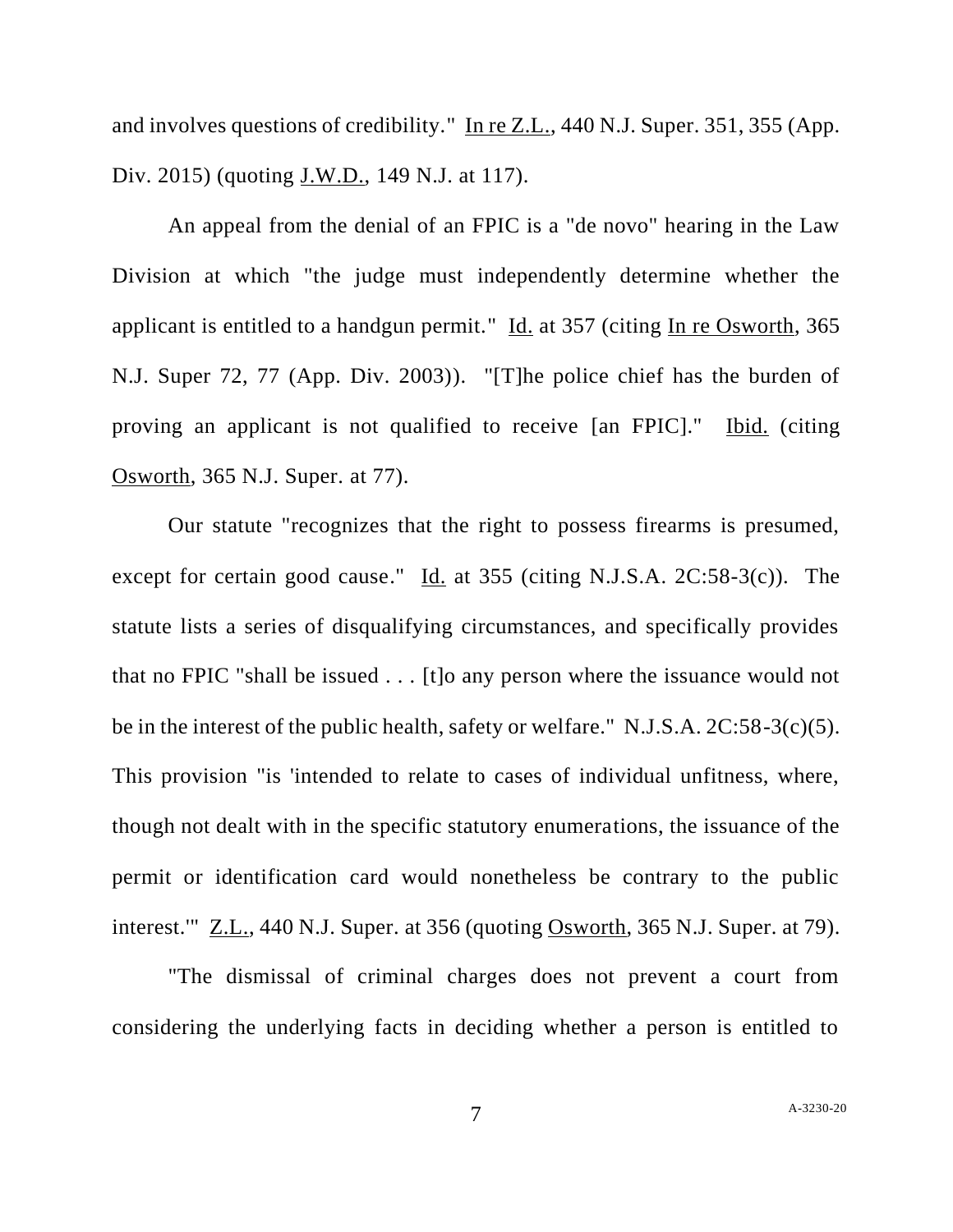purchase a firearm or recover one previously taken by the police." Osworth, 365 N.J. Super. at 78 (citing J.W.D., 149 N.J. at 110). The judge may properly consider dismissed domestic violence complaints when making his or her determination. F.M., 225 N.J. at 510–11; see also Z.L., 440 N.J. Super. at 358– 59 (holding forfeiture proper where police responded to five separate domestic disputes between the defendant and his wife, even though no temporary or final restraining order was ever issued).

Here, Alvarado did not dispute the events surrounding the charges leading to his entry into PTI, the order issued to seize his weapons pursuant to the TRO, or the violations of the fish and game statutes. His essential argument on appeal, however, is that all those events were in the distant past, and therefore, they cannot support the current denial of his FPIC application under N.J.S.A. 2C:58-  $3(c)(5)$ .

This ignores, however, the importance of the judge's credibility determinations. For example, the judge rejected Alvarado's testimony that he did not resist arrest during the 1990 incident, or that the shotgun in his car was not loaded. The judge noted Alvarado was not a young man at the time, but rather "a mature adult handling firearms in an irresponsible[,] unsafe manner in disregard of the law." The judge also determined Alvarado knew of the TRO's